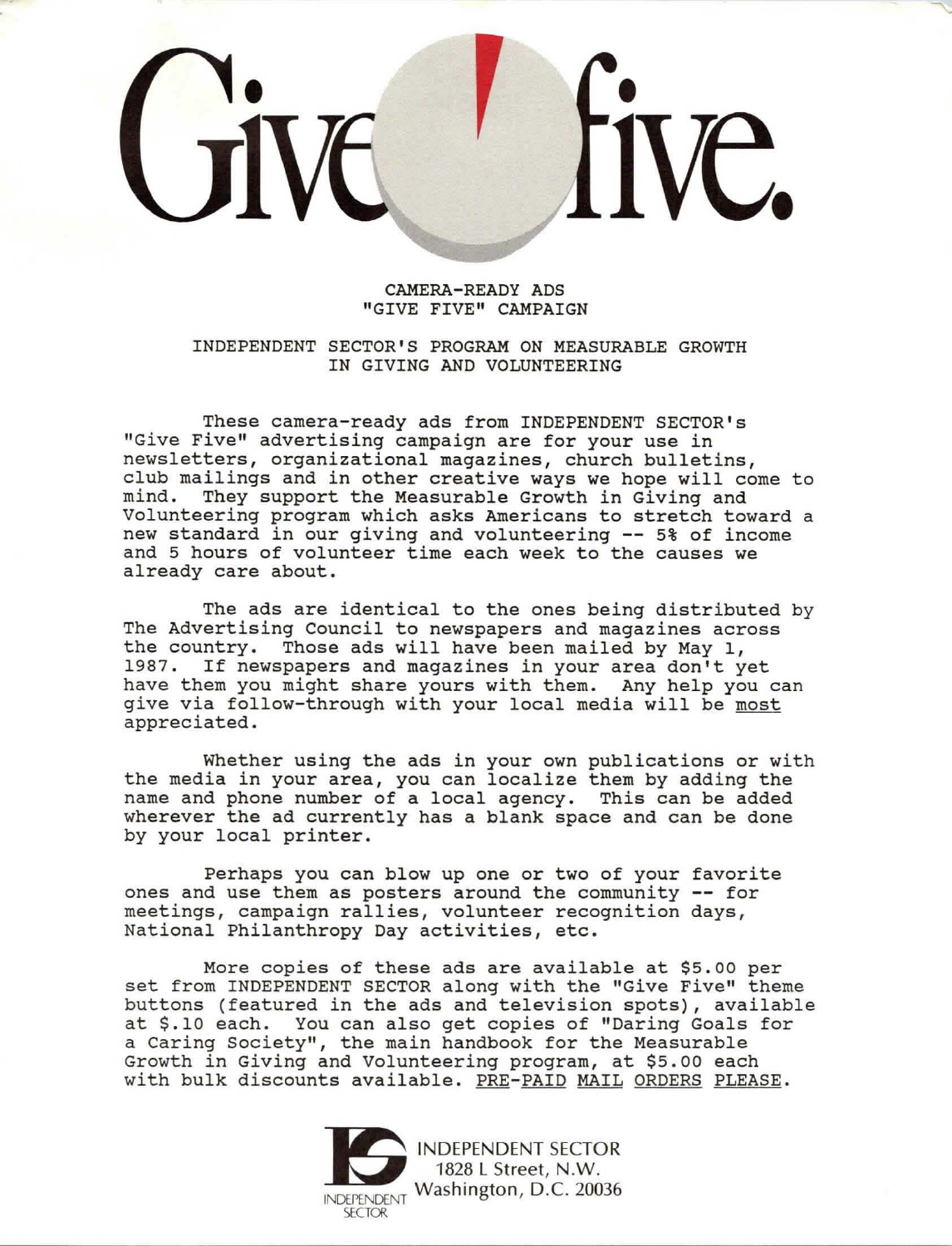

### **WHAT YOU CAN DO TO SUPPORT THE "GIVE FIVE" ADVERTISING CAMPAIGN**

The purpose of the "Give Five" Advertising Campaign developed by the Ad council for the "Daring Goals for a Caring Society" program is to create an environment of increased generosity in Americans. The campaign sets a standard for community service. We know that in order for the campaign to be successful, the message must be experienced over and over. And, although Burton-Campbell Advertising has provided us with excellent TV, radio, print and transit materials, the Ad Council advises us that over half of all public service time and space is donated to matters of local concern.

It is critical to the success of the campaign that people from each community use and distribute the materials. It is important, also, to emphasize the benefits to be gained in your community. In other words, please do what you can to make it a matter of local concern. We hope the following suggestions will be helpful -- and we hope you will help.

- Write a letter to the public service directors at your local radio and television stations and the advertising managers of your local newspapers and magazines urging use of the materials. Emphasize that the campaign is directed at giving to, and volunteering for, the causes you care about and, therefore, covers a broad range of activities that benefit organizations in your community.
- After a week or so, follow up on your letters with phone calls (if you already have a good working relationship with one or more public service directors or advertising managers, you may wish to skip the letter and just call).
- Use the print ads in your organization's newsletter.
- Submit the print ads for use in your church newsletter, house organ at work, and professional or social club newsletter.
- Distribute the print ads to other nonprofit organizations, corporations and community or shopping newspapers.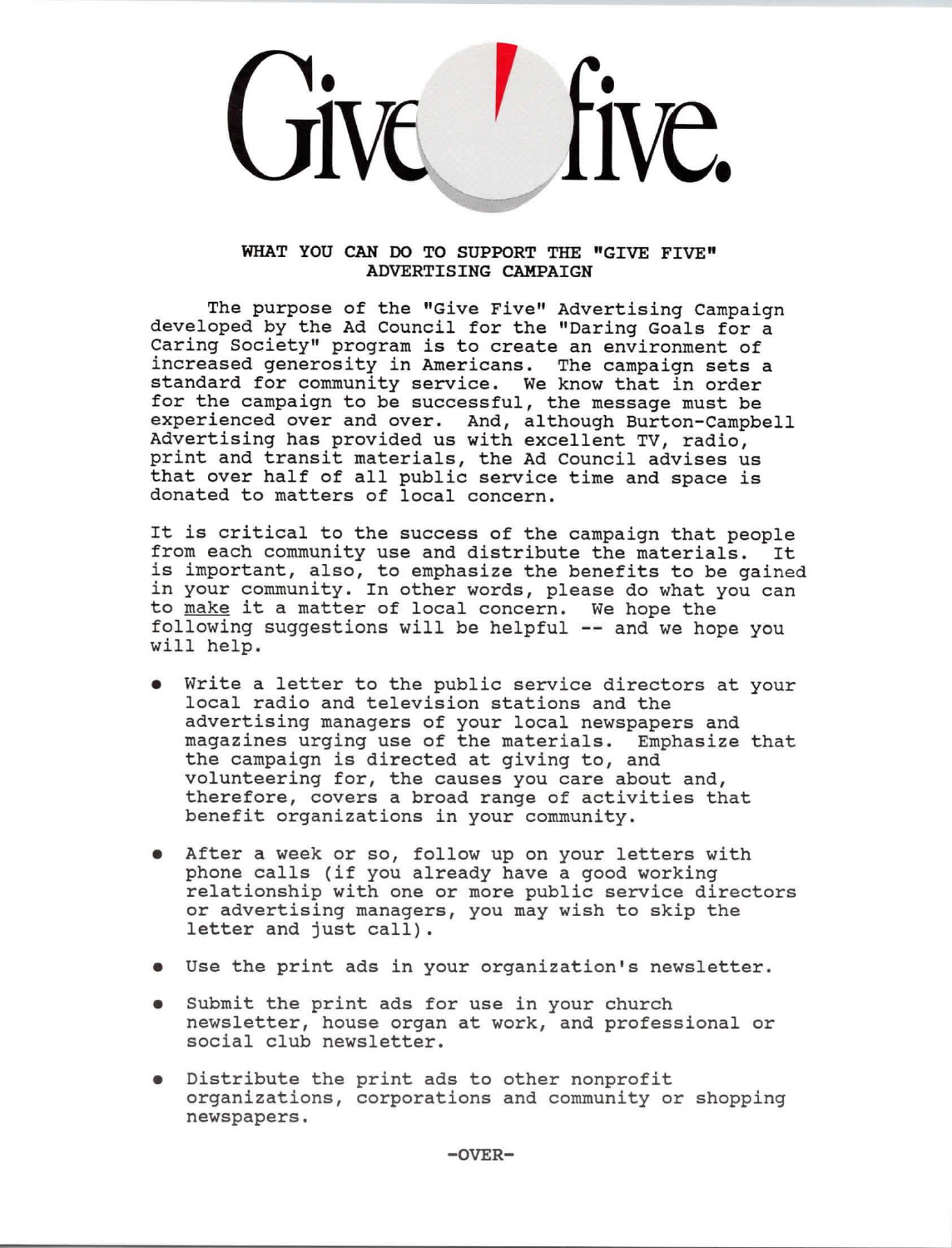- Enlarge your favorite print ads into posters and use them around the community -- for meetings, campaign rallies, volunteer-recognition events or National Philanthropy Day activities, etc.
- Ask banks and local utilities to print the ads on their statement mail outs.
- Sponsor a breakfast, lunch or reception with other organizations for the local public service and public affairs directors in your area to introduce the campaign. NOTE: Preview videotapes of the campaign in  $1/2$ <sup> $\overline{1}$ </sup> and  $3/4$ " formats are available from INDEPENDENT SECTOR on a loan basis.
- Get the campaign on the agenda of your local PRSA<br>(Public Relations Society of America) chapter, press club, corporate volunteer council, volunteer or fund raising group. Again, using the campaign video would be very effective.
- Add a line to the bottom of your letterhead stationery stating that you support "Give Five."
- Create other uses and let us know so we can add them to this list.
- Be sure to write a note or **make a** call and thank your contact person after they have used the ads. They really do appreciate it. Then put a note on your calendar to call again in six months to ask for their continued support and give them an update on the campaign.

Several of these suggestions assume you have sets of the print ads. IS has plenty of the ad sets available and they can be purchased -- along with the "Give Five" buttons -- for a modest fee. See the attached flyer.

Many thanks for helping.



INDEPENDENT SECTOR Communications 1828 L Street, **N.W.**  Washington, D.C. 20036 202-223-8100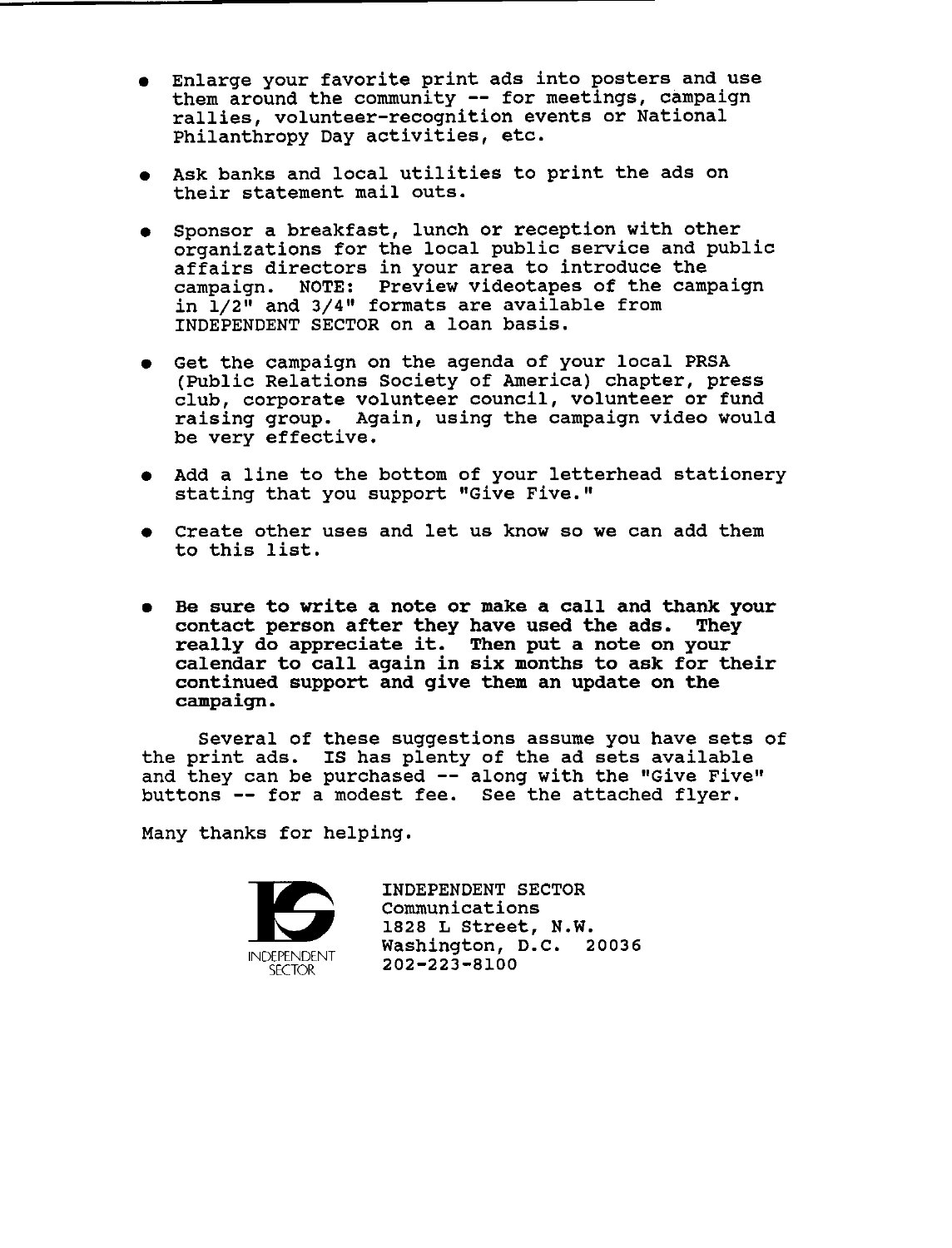## **ust because** charity begins **at home doesn't mean itshould end there.**

Nobody is suggesting that we should solve the problems of the world at the expense of our own families.

But, when we give less to charitable causes than we spend on frozen dinners and designer jeans, something is out of balance.

Suppose that, instead of the one or two percent most of us are giving now, we all raised our contribution level to five percent. Based on current income figures, we'd generate more than \$175 billion for the causes we say we care about. The homeless. The environment. Religion. And the arts. Just to name a few.

So look at your own giving. And see if you can't find a way to do just a little more.

That minor change in your family budget could be the start of some major changes in your family's world.

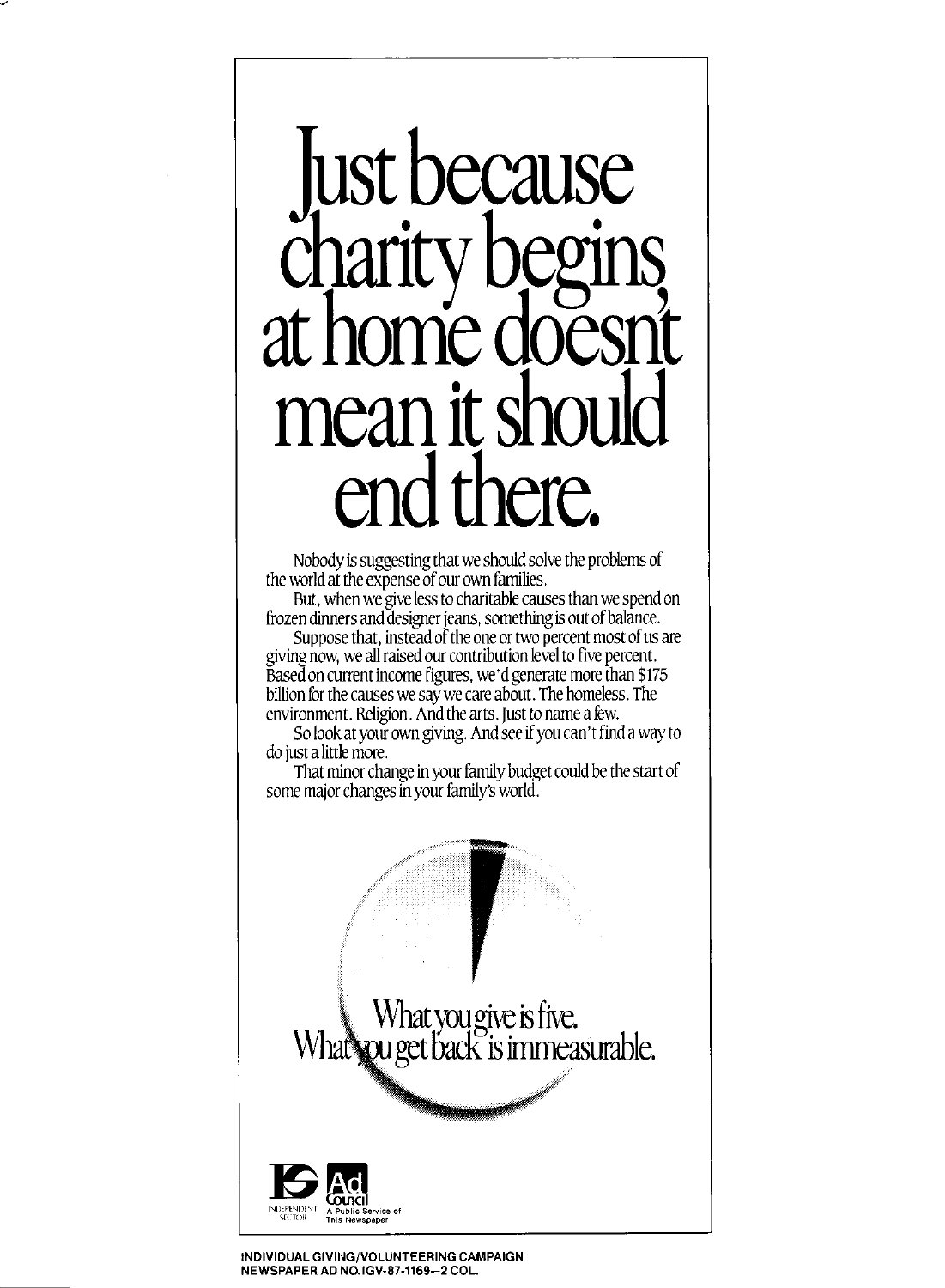### $How$  to accomplish  $|$ **more in five hours**  a week than you<br>normally accompli in forty.

We're not talking about material accomplishment. What we're about to suggest won't put another penny in your pocket. And it has nothing to do with organizing your appointment calendar.

The idea is simply this: five hours a week, contributed to the causes you happen to care about. Charitable. Religious. Political. Artistic. Wherever you feel you have something to give.

Just five hours a week. Most of us waste that much time in front of the TV set, with our fingers on the remote-control button. When that same five hours could help us change, not just the channels, but the world we live in.

So think about it. Then look around your own community, and see what you can do.

It could be the most productive five hours you'll ever spend.



INDIVIDUAL GIVING/VOLUNTEERING CAMPAIGN NEWSPAPER AD NO.IGV-87-1170-2 COL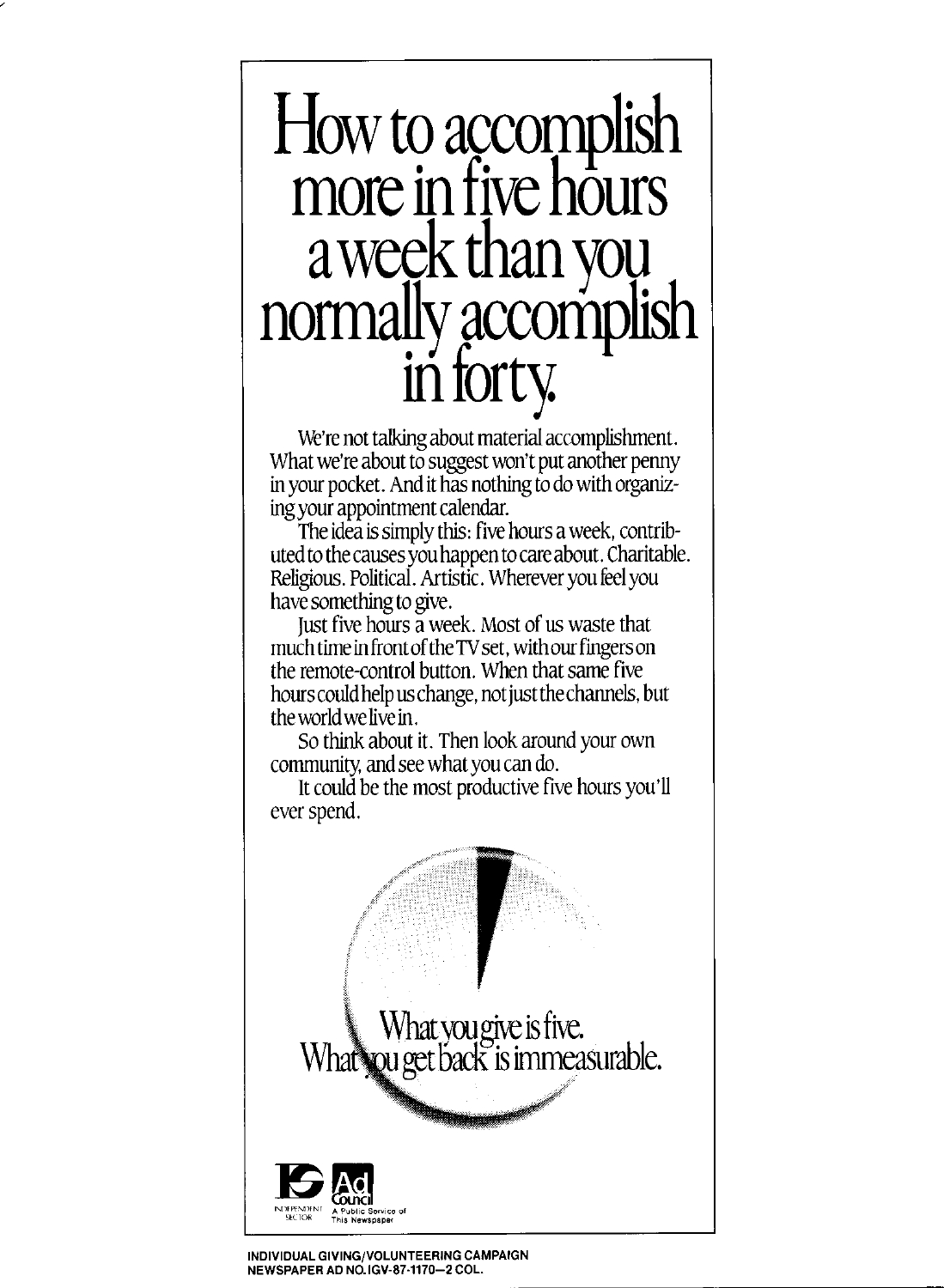### **The product**<br> **The product isrltiow little we care.**  The problem |  $\frac{1}{2}$  is how little **we do about it.**

We think of ourselves as a nation of caring people. And, in principle, it's absolutely true.

Most of us contribute money to at least one cause. Nearly half of us contribute time. Confronted with a direct appeal, we respond instinctively with help.

The trouble is that, too often, it's not much more than token help. A dollar here, an hour there, and then it's back to the concerns of our own lives.

But think about it, for a minute. If we all gave just five hours aweek to the causes we care about, it would be like mobilizing a force of more than 20 million full-time volunteers. If we all gave just 5% of what we earn, it would come to \$175 billion a year.

It has to start with somebody, though. And not somebody else. Us. So take a look around your own community and find something that needs doing. Or make that next donation a little biggerthan usual. But, whatever you do, do something.

After all, one person may not be able to make that much diflerence. But 200 million people can make all the diflerence in the world.



**INDIVIDUAL GIVING/VOLUNTEERING CAMPAIGN NEWSPAPER AD NO. IGV-87-1167-2 COL.**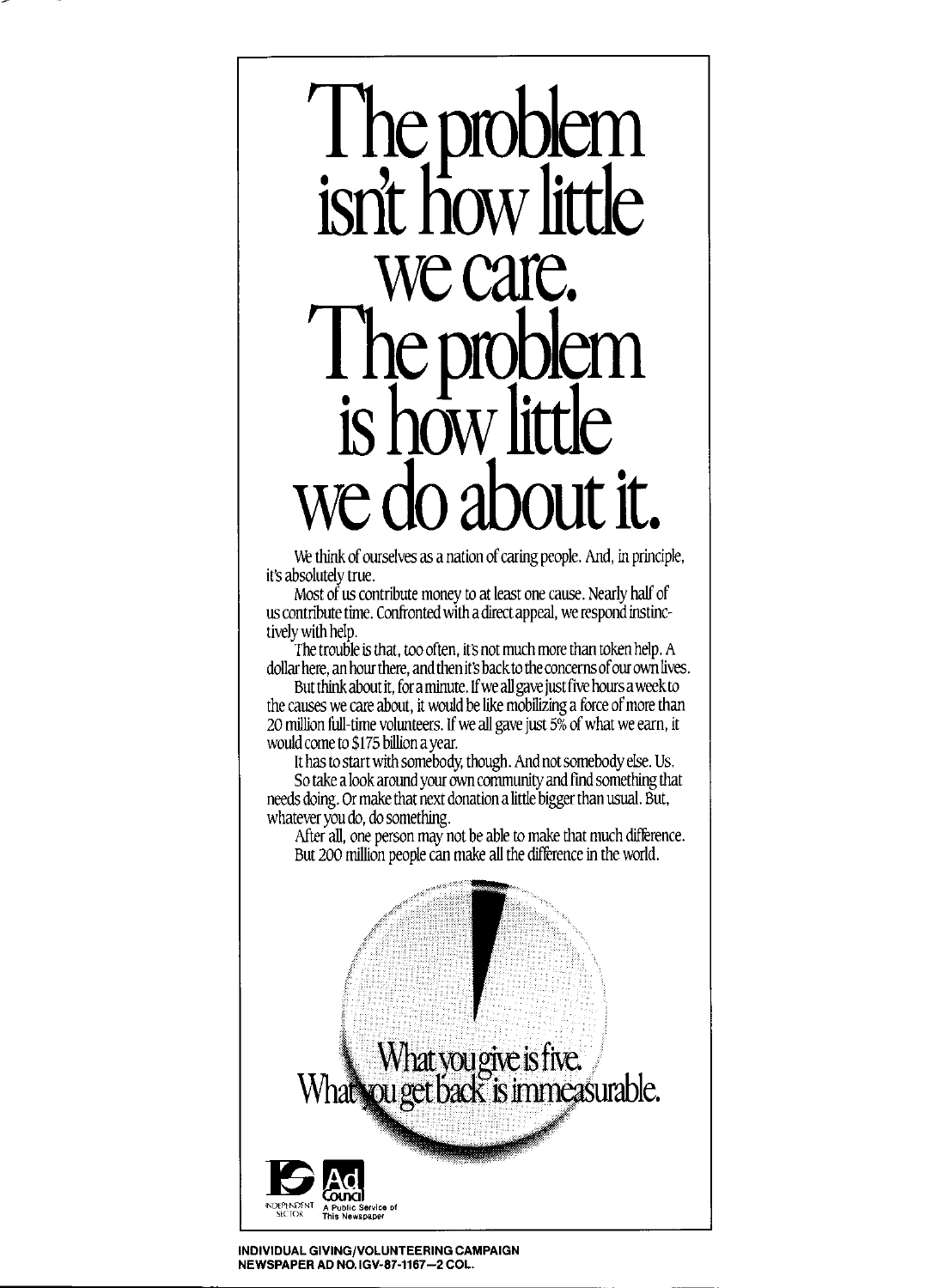## The problem isn't how little we care.<br>The problem is how little we do about it.

We think of ourselves as a nation of caring people. And, in principle, it's absolutely true. Most of us contribute money to at least one cause. Nearly half of us contribute time. Confronted with a direct appeal, we respond instinctively with help.

The trouble is that, too often, it's not much more than token help. A dollar here, an hour there, and then it's back to the concerns of our own lives.

about, it would be like mobilizing a force of more than 20 million full-time volunteers. If we all gave just 5% of what we earn, it would come to \$175 billion a year. But think about it, for a minute. If we all gave just five hours a week to the causes we care.

It has to start with somebody, though. And not somebody else. Us.<br>So take a look around your own community and find something that needs doing. Or make that next donation a little bigger than usual. But, whatever you do, do something. After all, one person may not be able to make that much difference.<br>But 200 million people can make all the difference in the world. **What was all as a weak in the world.** What **What simme as urable.** 



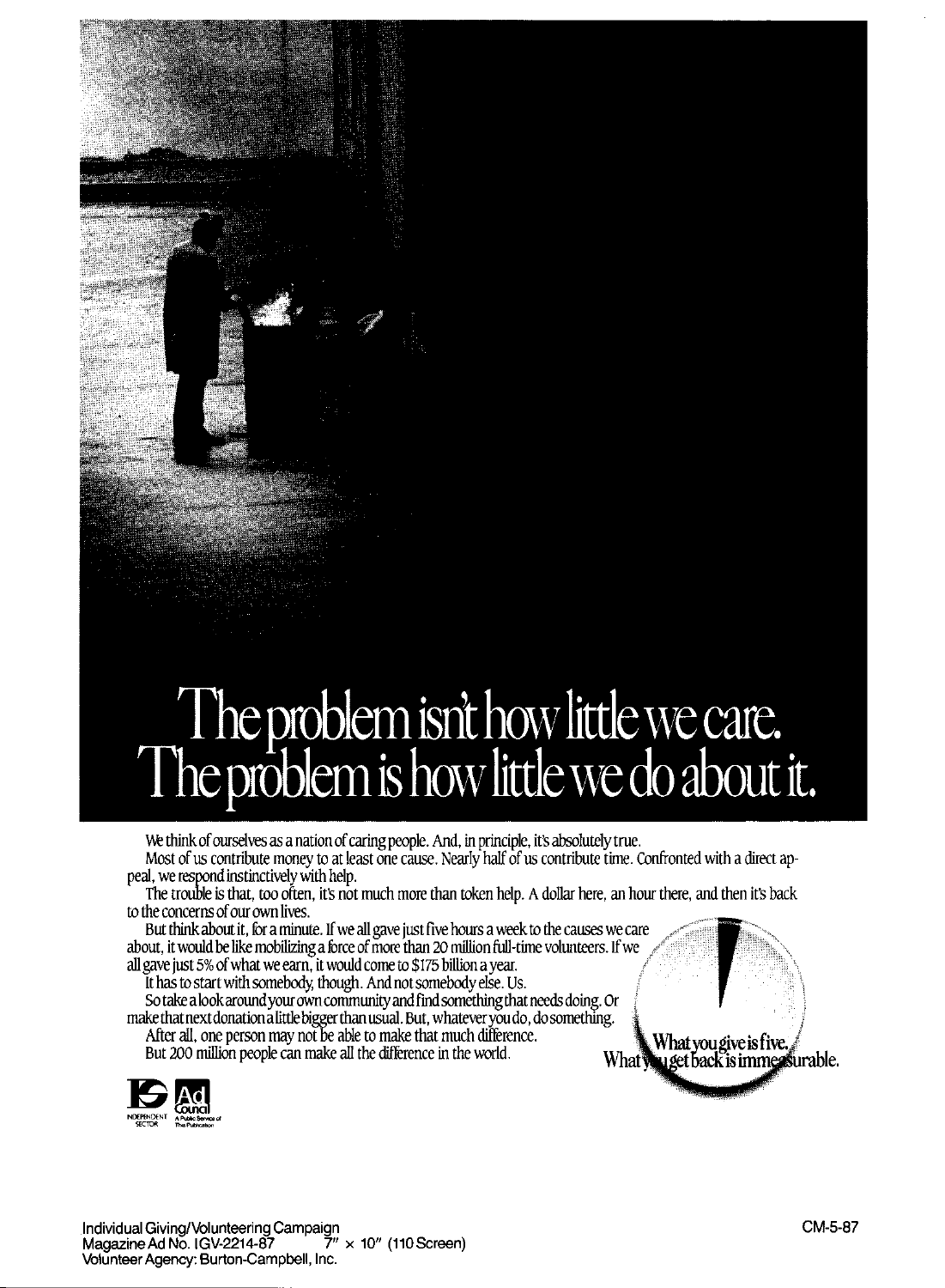# A few words for anybody who still thinks<br>money can't buy happiness.

There are people in the world, and maybe in your own community, whose total monthly income is less than you spend on a large pizza.

There are people whose definition of happiness would be as simple as a sale place to sleep at night. Or a chance to get a decent education. Or a cure for a debilitating disease.

In a country with personal income in excess of \$3.5 trillion a year, surely we can do something about that.<br>Just 5% of what we earn would come to \$175 billion a year. Maybe not enough

Just 5% of what we earn would come to \$175 billion a year. Maybe not enough<br>to buy universal happiness, but certainly enough to give a lot of people a better<br>chance at it.

So think about it. Then resolve to do something about it. Contribute to the causes you say you care about.

If you do, the people you help won't be the only ones who'll feel better.



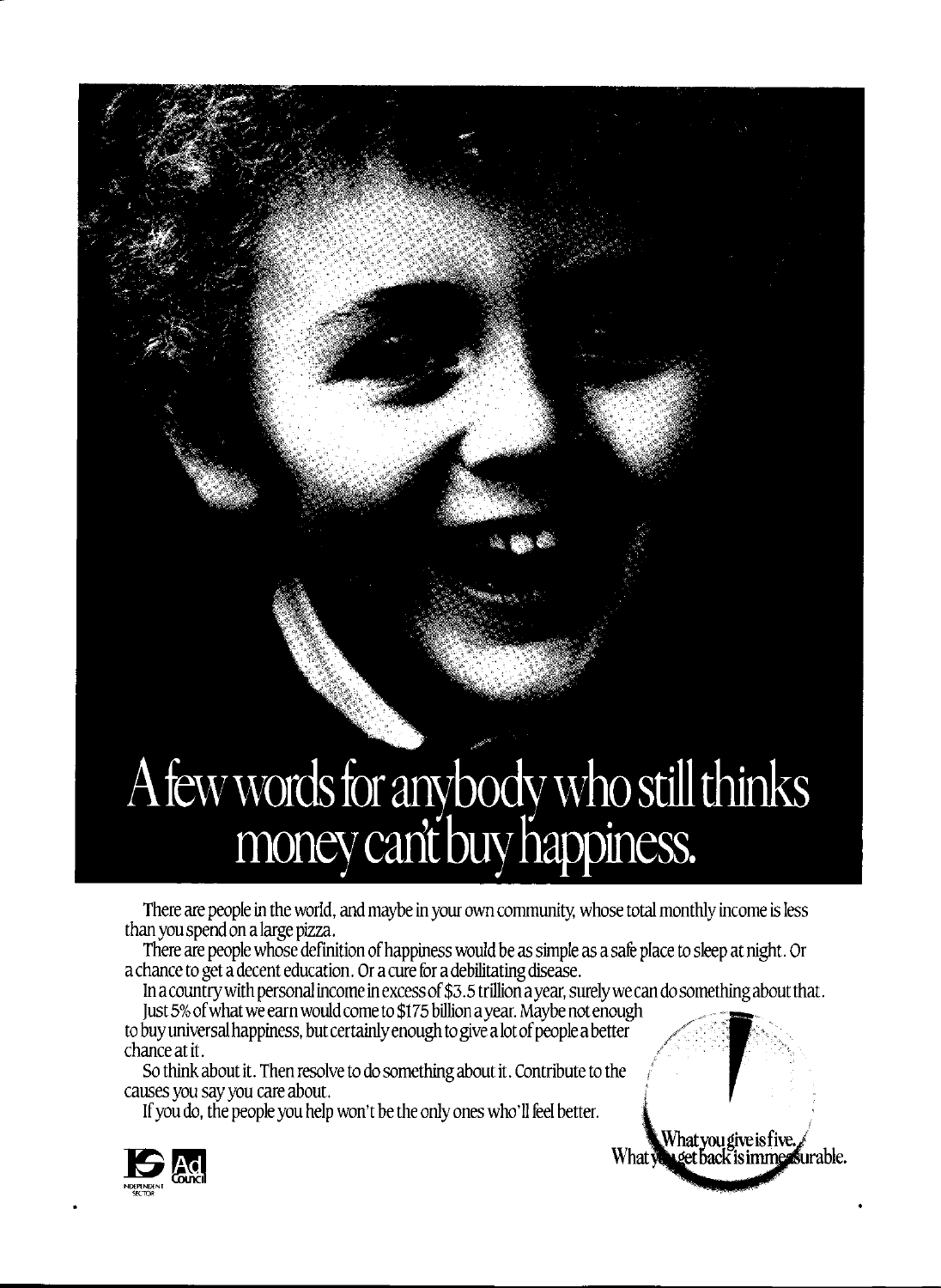nen je heard nun 3 unto un the<br>1938 R And he said unto un the men nen beard number of the people hard number of the said unto the said long in long<br>his doctrine, Beware to go in long<br>his doctrine, which love to go in long<br>scribes, which done salutations in<br>clothing, and love salutations grestings ribes, which love saluted greenes<br>tothing, and the chief seats in the<br>he marketplaces, eff seats in the<br>39 And the uppermost clothing, and the ch clothing, and chef seats in the<br>the marketplaces, eff seats in the<br>39 And the and the uppermost<br>synagogues, ass:<br>synagogues, ass:<br>compared in the world make ehist

gues, and the widows'<br>at feasts: devour widows'<br>which i devour enake synagogues,<br>rooms at feasts: whagosureasts: devour widows<br>a Which devour make<br>a Which for a pretence make<br>houses, and for a pretence shall receive

ooms which devourement many<br>houses, and for a pretence many<br>houses, and for a pretent receive<br>long prayers: these shall receive  $\frac{1}{2}$  all TCCC show suses, and these summer of the reasonable reactor against<br>reater dannation.<br>41 T And Jesus, sat over against<br>41 T And Jesus, and beheld how the long prayers: union.<br>greater damnation.

ong prayumnation.<br>
Treater dand Jesus sat over against<br>
41 % And Jesus sat over the treas-<br>
the treasury, and beheld how the<br>
the treasury, and the were rich<br>
coople cast money that were Treater and Jesus vacheld how the<br>the treasury, and beheld how the<br>the treasury, and many that were rich<br>people cast many that were rich<br>ury: and many that seperitain poor copie and many the opposite notice<br>ast in much.<br>42 And there came a certain poor<br>42 And there came threw in two ury: and there<br>cast in much.

Try: and there came a certain poor<br>ast in much.<br>42 And there came a farthing.<br>widow, and nake a farthing.<br>mites, which make a farthing his<br>and saith unto them,<br>43 And he called *unto* them,<br>disciples, and saith unto them, widow, thich make a land him his<br>mites, which make a land him his<br>43 And he called unto them,<br>disciples, and saith unto have in,<br>verily I say unto you, finore in,<br>poor widow hath cast more out of the poor widow hand all th discribe I say unto cast more into<br>poor widow hath cast into<br>poor widow hath have cast into<br>than all they which have  $\frac{1}{p^{(1 + \alpha)}}$  on the  $e^{c}$   $\frac{cos \theta}{sin \theta}$  others poor which have put of theme.<br>than'all they which have put of the treasury:<br>the treasury: they did cast in of<br>44 For all they but she had,<br>their abundance, all that she had,<br>want did cast in all that she had,<br>want did cast Deut. 24:6 want did cash iving.

peter and January privately,<br>Andrew asked him privately,<br>Andrew asked him shall these the eter and sked him privately,<br>andrew asked him shall these things<br>**4 Tell us, what** shall be the sign Andrew askednamely these things<br>Andrew what shall be the sign<br>be? and what shall be full-<br>be? and it these things shall be full-<br>when all these things and 240 time be Mat. 24-3, Luke 21-7 hen and Jesus answering them be-<br>5 And Jesus Take heed lest any<br>5 And Jesus Take heed lest any Filed?

5 And Jesus australian<br>gan to say, Take<br>man deceive you. ran deceive you.<br>man deceive you.<br>6 For many sham Christ; and<br>name, saying, I am Christ; and<br>name, deceive many

name, saying, many<br>shall deceive many<br>shall of when ye sha ame, saying, many.<br>hall deceive many.<br>7 And when ye shall hear of wars.<br>7 And when ye wars, be ye not hall deceive the shall hear of wars<br>7 And when ye shall hear of ye not<br>7 And rumours of wars, be ye not<br>and rumours for such things must T And when yet wars, be ye not<br>and rumours of wars, be ye not<br>and rumours of such things must<br>roubled: for such the road shall not be<br>needs be; but the end shall nise against

eeds be; but the shall rise against<br>ret. For nation shall rise against<br>8 For and kingdom against kingyet.<br>8 For nation shall rise against<br>8 For and kingdom against king<br>nation, and there shall be earthyet. et. For nation against king-<br>8 For nation, and kingdom against king-<br>nation, and there shall be earth-<br>dom: a in'divers baces, and troubles B rion, and kingde shall be earth-<br>and there shall be earth-<br>dom: and triviers places, and troubles,<br>quakes in famines and troubles. nation, and there places, and there<br>dom: and divers places, and troubles<br>quakes in famines and troubles<br>shall be the beginnings of sor-<br>these are the beginnings of sor-

these are the heed to yourselves.<br>rows. But take heed to yourselves.<br>9 % hoy shall deliver you up to new.<br>9 % But take heed to yourselves.<br>9 % they shall deliver you up to<br>for they shall the synagogues ye 9 They shall deliver you up to<br>for they shall deliver you up to<br>for they shall be synagogues ye for they shall the synagogues ye

### apen, I must Go<br>Eingdom of Go<br>Einger that durst

sypi

 $y<sub>0</sub>$ 

## After 2000 years,<br>it's still the same old story.

It's a Bible story, but it could just as easily be from the Torah. Or the Koran. Or the pages of yesterday's newspaper.

Because, unfortunately, it'salso a parable for the 20th century.

Today the average family with an income under \$5,000 contributes nearly 5% to charity. Between \$50,000 and \$100,000, giving drops to just over 1%. In other words, the people who can afford

the least are still the ones who give the most.

So think about it.

CANAL HISTORY

If all of us gave that same 5%, our collective contribution would come to more than \$175 billion a year.

And, with that, we could give our 20th-century story a far happier ending.